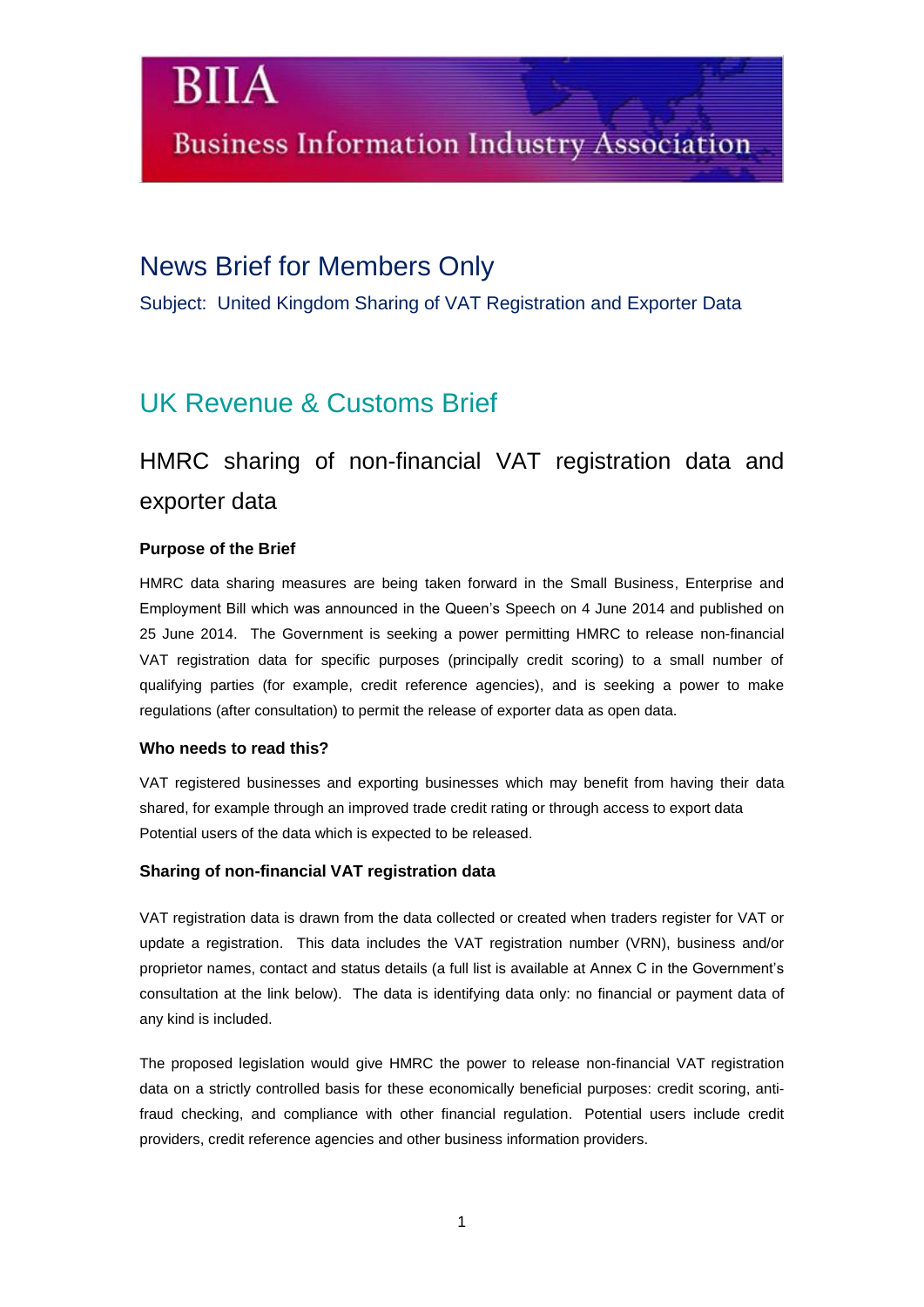# **Business Information Industry Association**

Bl

In July 2013, the Government consulted on proposals to share VAT registration data. HMRC also undertook a research project to assess the potential benefits from the use of VAT registration data. Both documents are available at the link below.

The research indicates that the use of VAT registration data for credit scoring by credit reference agencies would increase availability of trade credit to VAT registered businesses by up to £1.8 billion, with an estimated uptake of trade credit of between £0.7 billion - £1.4 billion. Smaller businesses, recently incorporated businesses and unincorporated businesses (e.g. sole traders) would be the main beneficiaries.

Data sharing will be subject to rigorous safeguards. Users will be selected on transparent criteria based on their ability to use the data for the permitted purposes and to comply with stringent requirements. There will be sanctions for data misuse, including a criminal sanction for unlawful disclosure of information relating to identifiable businesses. In addition, the agreements for release will contain rigorous rules and penalties for any breach, covering transfer, handling and use, storage and destruction of the data. Guidance will be published detailing the criteria for data sharing.

VAT registered businesses and their owners will be protected against intrusions on privacy, fraud and other impacts (eg, increased direct mail) by ensuring that the data can only be used for the permitted purposes and cannot be passed on to other users. No financial or payment data will be included in any release.

HMRC will not sell VAT registration data. It may recover costs associated with data sharing in line with Government guidance.

In parallel, HMRC will continue to explore options for the public release of a limited subset of VAT registration data as open data. HMRC will work with stakeholders to identify data which might be appropriate for a partial open data release. Release of a data field will not be considered where it would impinge on personal privacy or increase fraud risk.

Further background on the proposals and the documents referred to above can be found [here.](https://www.gov.uk/government/consultations/sharing-and-publishing-data-for-public-benefit)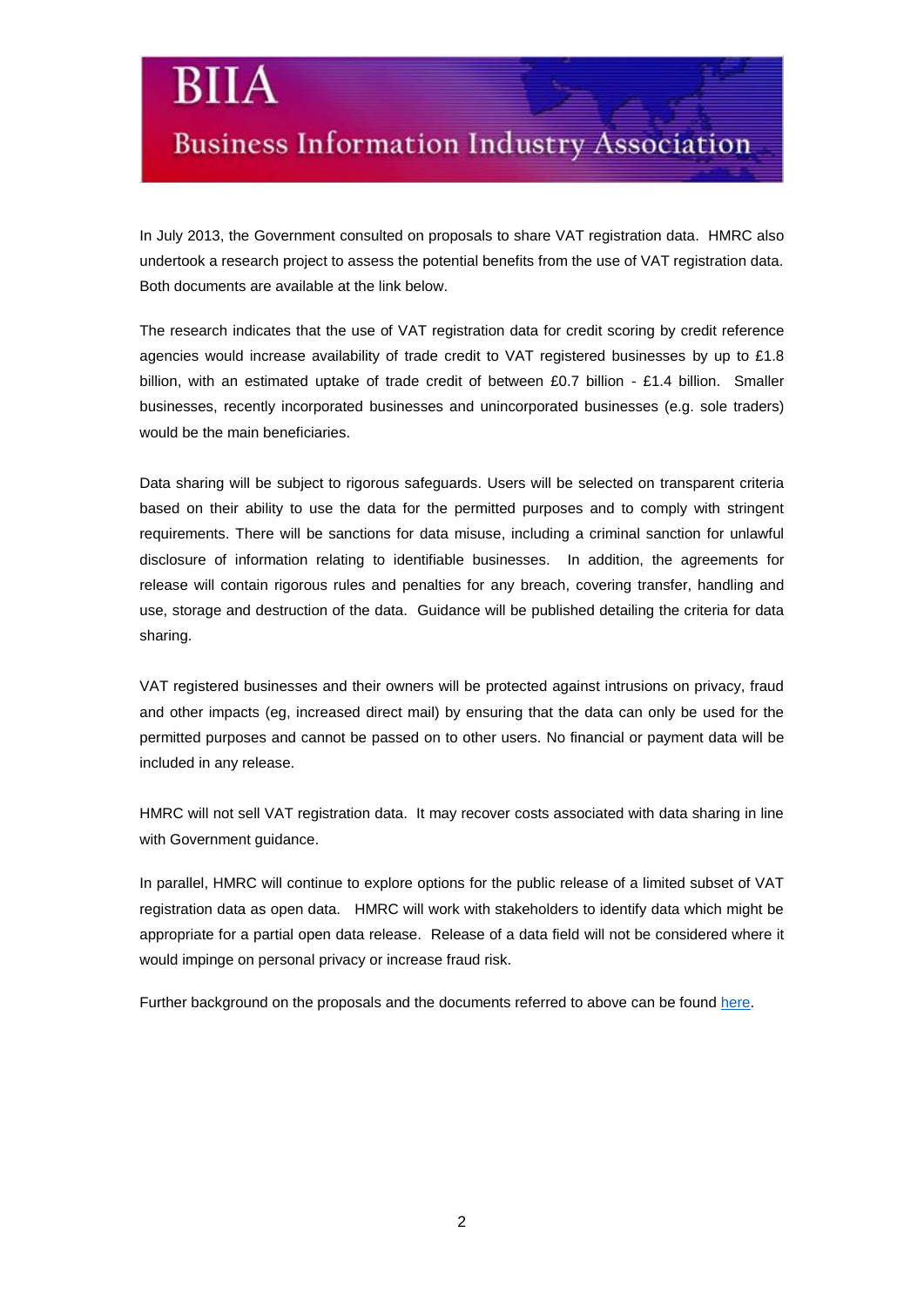# **Business Information Industry Association**

#### **Sharing of exporter data**

Information about exporters and the products they export is collected by HMRC from a customs declaration which has to be submitted to HMRC when goods are exported to non-EU countries.

The data being proposed for release as open data is the name and address of the exporter, description and commodity code of the goods and the month and year of export. No financial, duty or tax information is to be released.

Making a limited amount of export data available has the potential for it to be used in ways that could generate real public benefits without compromising the core principle of taxpayer confidentiality. There is increasing interest from both the public and private sectors in release of exporter data as a key information source to generate benefits. It would make exporters more visible in the global market place and significantly increase the ability for foreign buyers to search for and buy British products and help public and private sector efforts to provide better targeted and appropriate services to exporting businesses, especially SMEs.

This information is already largely in the public domain having being placed there by businesses themselves, for example in business directories and advertising on the internet and elsewhere, and on commercial stationery and invoices. However, the data is not always readily accessible or systematically available as a full set and may not always be managed and kept up to date. Release by HMRC of exporter data would provide a comprehensive source of accurate and up to date information.

HMRC has made similar information on importers available for over 25 years and we are not aware of any issues. Restricting proposals on publication of exporter data to a core set of similar, potentially less contentious but still valuable information would provide a credible minimum data release that could realise a range of benefits without compromising privacy or commercial confidentiality interests.

HMRC will be undertaking a full 12 week consultation on the proposal to release a specific export data set. This will be done in parallel with the passage of enabling legislation through Parliament and importantly before any regulation necessary to implement the measure is introduced. The consultation can be found [here.](https://www.gov.uk/government/consultations/sharing-and-publishing-export-data-for-public-benefit)